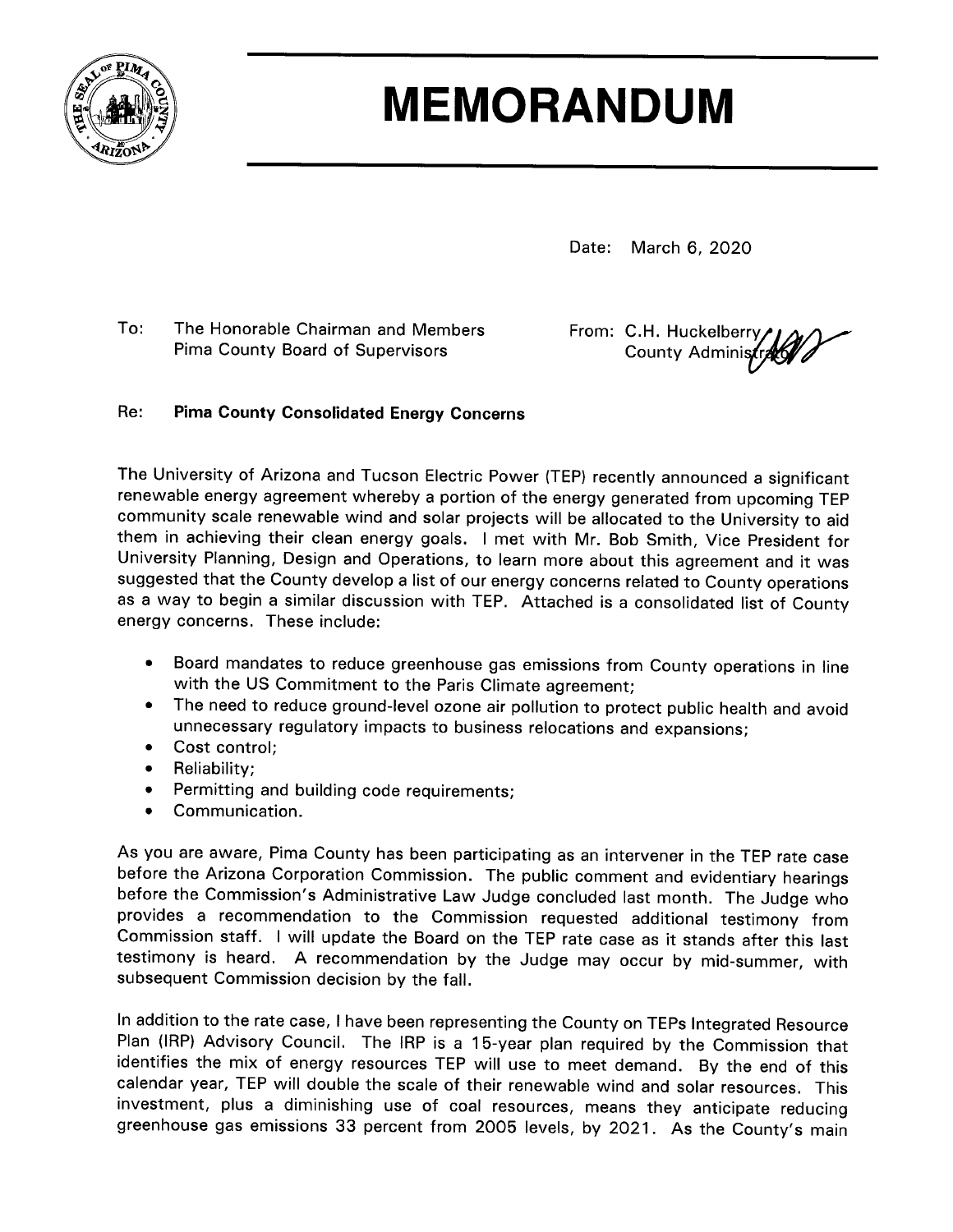The Honorable Chairman and Members, Pima County Board of Supervisors Re: Pima County Consolidated Energy Concerns March 6, 2020 Page 2

energy utility, this could aid the County in substantially attaining Board mandates to similarly reduce greenhouse gas emissions. I will continue to advocate on TEP's Advisory Council for additional renewables beyond those already planned, locally sited renewables on State Trust land within the Davis-Monthan Approach/Departure Corridor, and additional TEP incentives to accelerate electric vehicle adoption to reduce ground-level ozone air pollution. The final IRP must be filed with the Commission by June 2020.

I have also directed staff to share our concerns with the City of Tucson as the City has a similar total energy demand and common goals in several areas.

# CHH/lab

# Attachment

Jan Lesher, Chief Deputy County Administrator  $\mathbf{c}$ : Carmine DeBonis, Jr., Deputy County Administrator for Public Works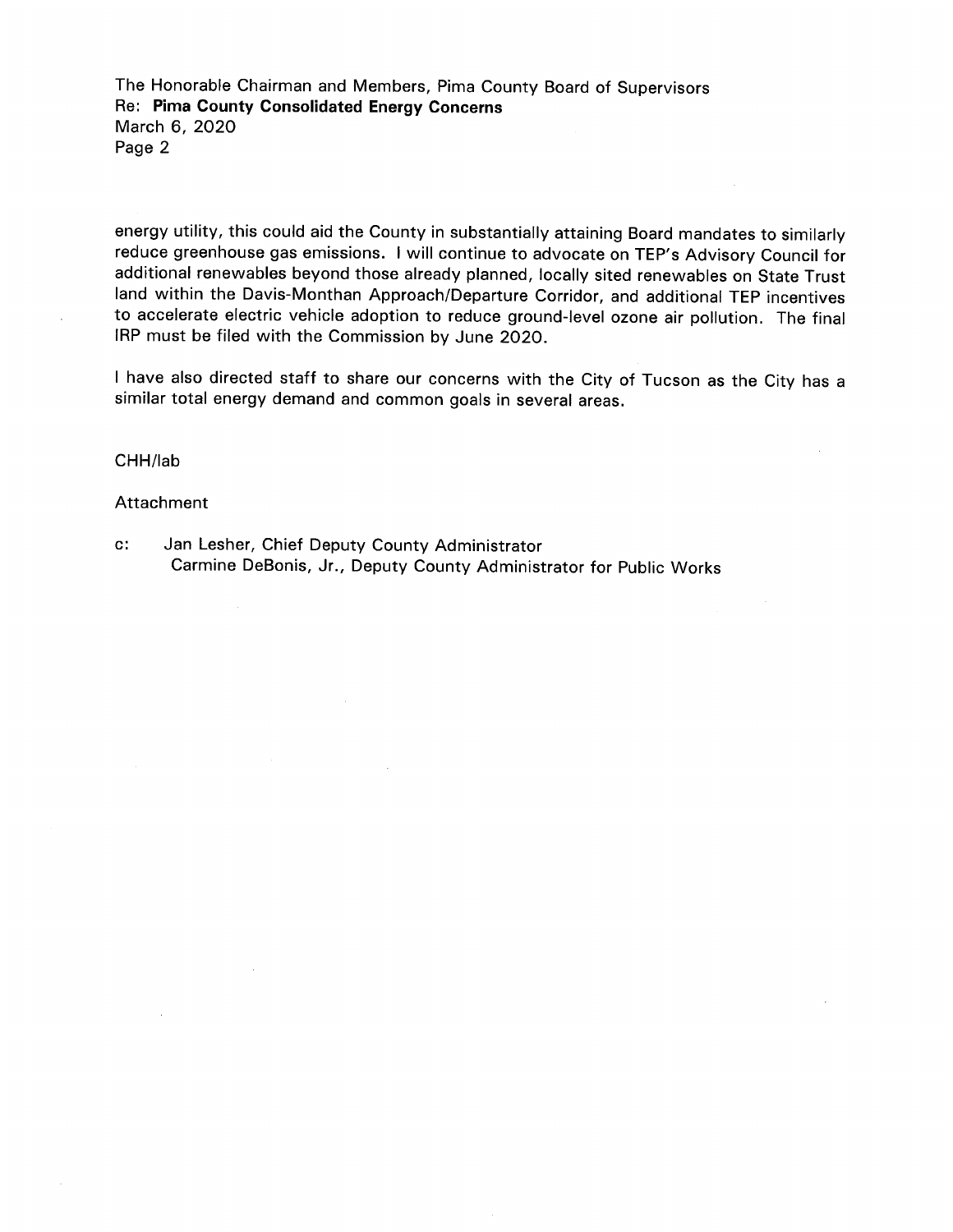

# **MEMORANDUM**

Date: February 28, 2020

 $To:$ C.H. Huckelberry **County Administrator** 

From: Nide yffe Executive Assistant to the County Administrator

#### Re: **REVISED - Pima County Consolidated Energy Concerns**

Attached is a list of Pima County energy related concerns that may aid Tucson Electric Power (TEP) and Pima County in developing a renewable energy contract, or may serve to improve upon partnerships in other areas. The list was developed primarily by Patrick O'Leary, Pima County's Energy Manager, with input from departments. The majority of these items fall within the following topic areas:

# Reduce Greenhouse Gas Emissions and Improve Air Quality

The Pima County Board of Supervisors has mandated the reduction of carbon emissions from County facilities by 50 percent as measured between 2018 and 2025. TEP is Pima County's largest energy provider. Pima County may largely achieve this mandate by way of TEP's investments in community scale renewable solar and wind projects planned to be on line by the end of 2020. To determine this, TEP staff are in the process of estimating TEP's Scope 2 emissions for Pima County for 2021. In addition, we would like to discuss how else TEP can assist Pima County in achieving this mandate. Opportunities to shift energy demand off peak to better take advantage of solar and wind over generation may also be a worthwhile discussion, as well as energy storage.

Pima County is very close to exceeding the federal air quality standard for ozone. Increased ozone pollution can make breathing more difficult for those with asthma and other lung and airway diseases, and can lead to increased hospitalization. Exceeding the federal air quality standard can also lead to costly regulatory mitigation requirements. Since the largest contributors to increased ozone pollution are cars, trucks and other gas burning vehicles, TEP is uniquely situated to assist our community in transitioning to more electric vehicles (EV). We would like to see TEP's Integrated Resource Plan better reflect an increased investment in improving access to EV charging infrastructure and other incentives. Pima County's Fleet Services and Facilities Management are working on a EV pilot project with TEP. We recommend also discussing additional ways we can collaborate to move more quickly on this issue.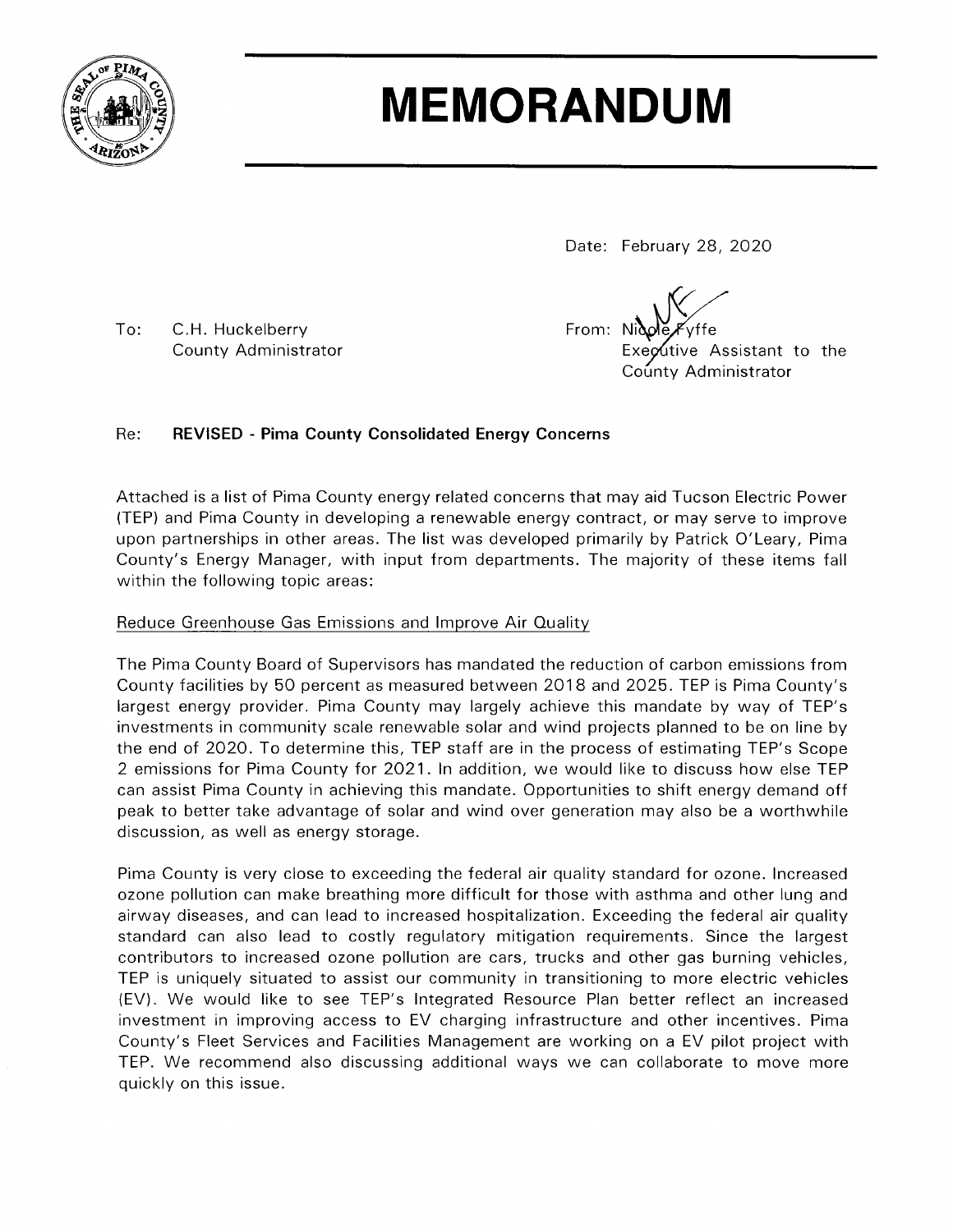C.H. Huckelberry, County Administrator Re: REVISED - Pima County Consolidated Energy Concerns February 28, 2020 Page 2

# Cost Control or Reduction

As you know, TEP's rate case is currently before the Arizona Corporation Commission (ACC) and Pima County is actively involved as an intervener. Even after the rates are approved there should be opportunities to continually assess how we can reduce energy costs, better forecast costs for the purposes of annual budgeting, and improve energy efficiency. In addition, the Regional Wastewater Reclamation Department (RWRD) is currently negotiating a short-term contract to sell methane to Southwest Gas as the value to the County of selling the gas is currently greater than using it internally. For the longer-term, however, RWRD and Facilities Management will be evaluating the significance of this resource and its ability to contribute to internal RWRD/County energy needs.

### Reliability

Reliability of power supply at Tres Rios Wastewater Reclamation Facility, primarily, but also at a few other sites, continues to be an issue. At Tres Rios, power outages have major operational impacts. We need TEP to work with us to address this issue, especially as they continue to tout reliability as their key strength.

## Permitting and Building Code Requirements

Pima County's Development Services Department (DSD) is concerned about TEP's energy efficiency program and an apparent lack of permitting requirements for certain energy efficiency installs. DSD also has recommendations to improve the proposed battery storage program.

### Communication

Pima County is a large organization with dispersed facilities and new facilities coming on line regularly. TEP has several departments with a variety of personnel communicating on separate issues with County personnel. Communication could be improved if coordinated through one point of contact for the County and TEP. We recommend that Pima County Energy Manager Patrick O'Leary be the main point of contact for the County. This is not to say other County staff should not contact TEP directly, but coordination with Mr. O'Leary would be helpful, especially as we try to find common solutions to a variety of energy related issues.

Please let us know if this list is sufficient to begin a more comprehensive conversation with TEP regarding our energy issues. As you heard from the University of Arizona (UA), their relationship with TEP has greatly improved as a result of their new renewable energy agreement that also addressed a number of other energy related issues  $-$  so much so that UA saw no need to intervene in the current rate case. TEP's recent past and current rate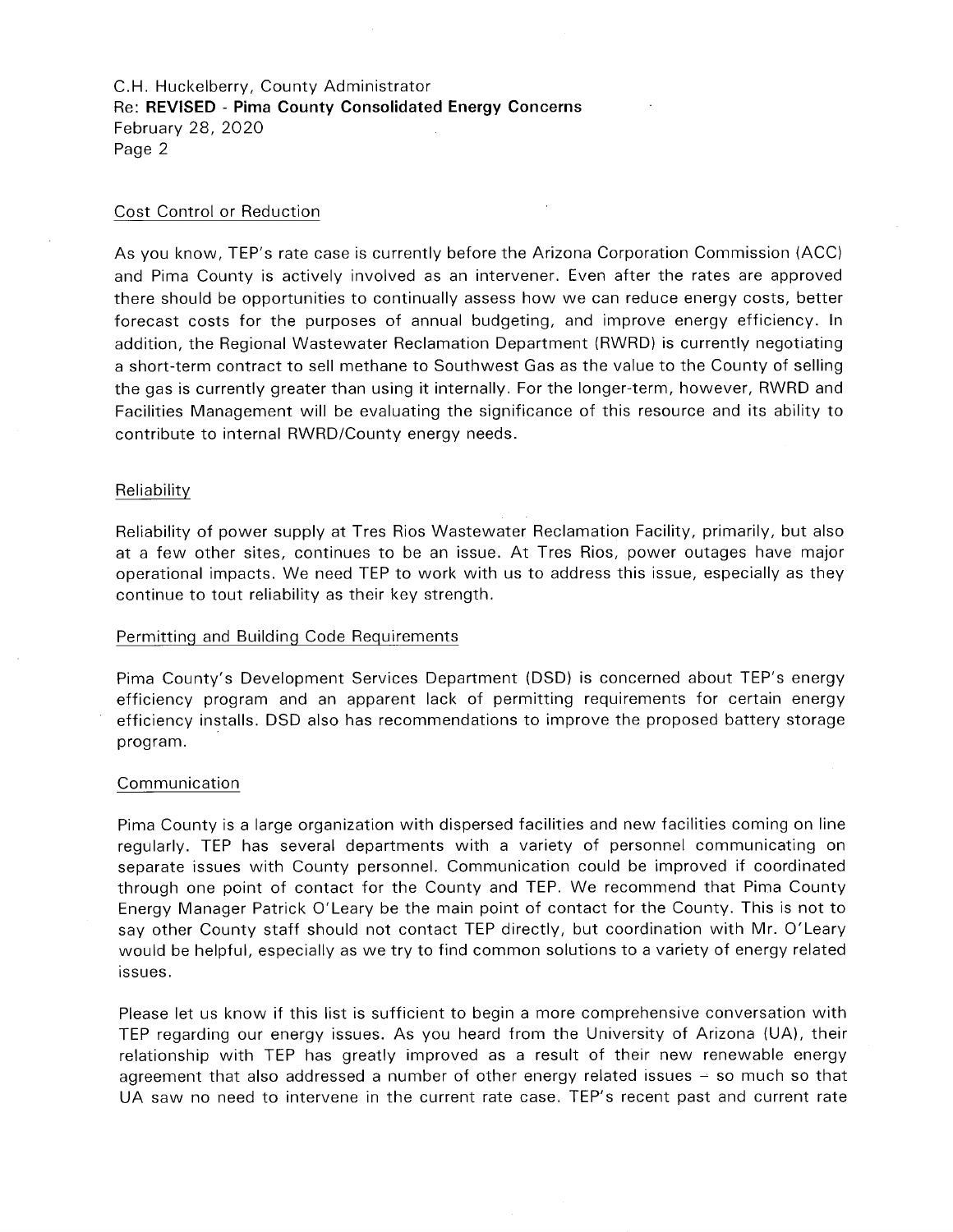C.H. Huckelberry, County Administrator Re: REVISED - Pima County Consolidated Energy Concerns February 28, 2020 Page 3

cases before the ACC have garnered a significant amount of public backlash. Much of the outcry has focused on TEP's perceived weak commitment to cutting carbon emissions and addressing the core challenges of climate change. A substantial renewable energy contract between TEP and Pima County could ease public concerns in this regard, much in the way that the TEP-UA contract and the recent announcement by Arizona Public Service to deliver 100 percent clean energy by 2050 have generated positive media coverage and strong support from an array of stakeholders.

 $NF/dr$ 

Attachment

c: Jan Lesher, Chief Deputy County Administrator Carmine DeBonis, Deputy County Administrator for Public Works Yves Khawam, PhD, Assistant County Administrator for Public Works Jackson Jenkins, Director, Regional Wastewater Reclamation Department Lisa Josker, Director, Facilities Management Ursula Nelson, Director, Environmental Quality Linda Mayro, Director, Office of Sustainability and Conservation Ray Ochotorena, Director, Fleet Services Patrick O'Leary, Energy Manager, Facilities Management Julie Robinson, Manager of Sustainability Programs, Office of Sustainability and Conservation Diana Durazo, Special Projects Manager, County Administrator's Office Sandi Garrick, Utility Liaison, Public Works Administration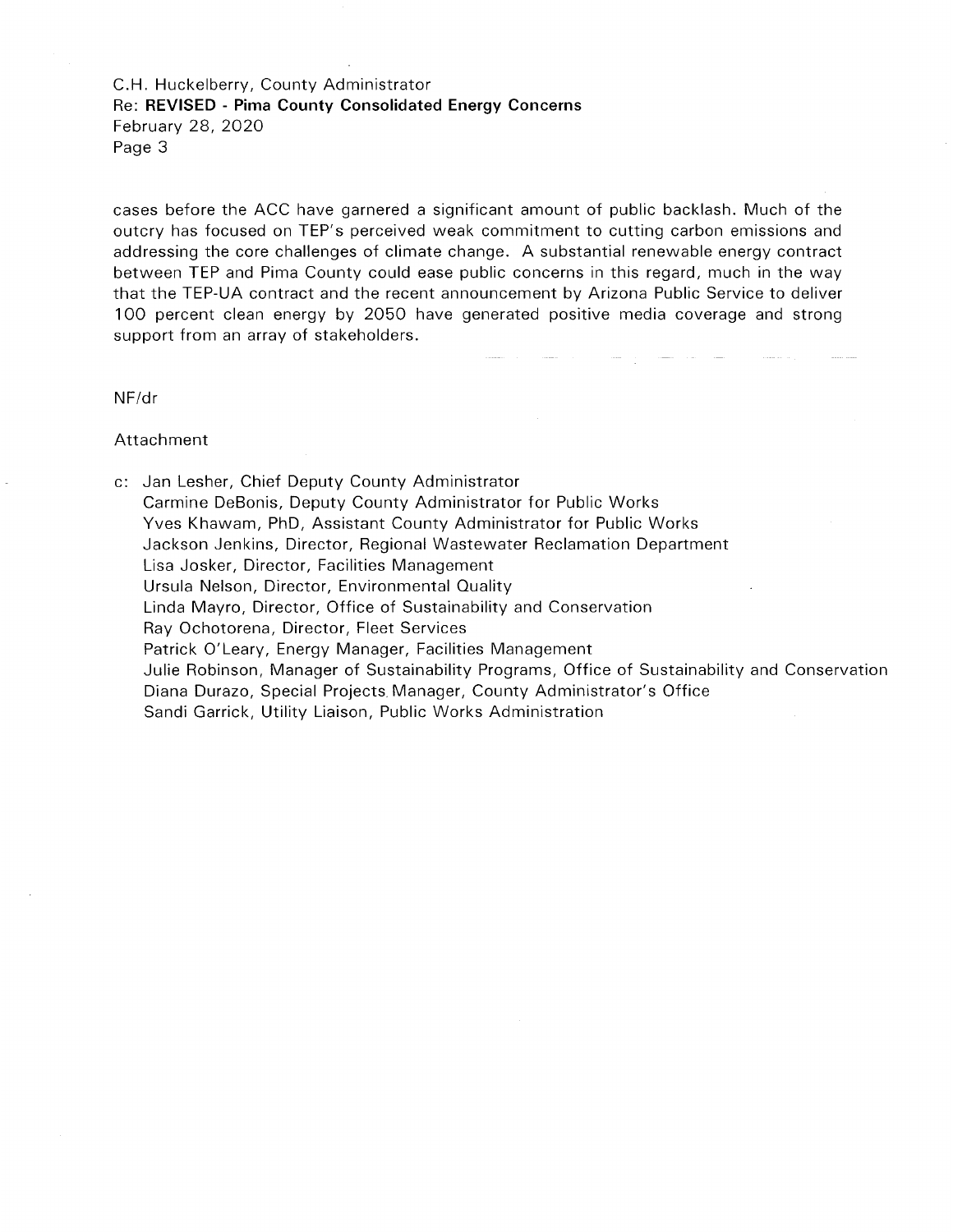# **PIMA COUNTY CONSOLIDATED ENERGY CONCERNS**

Pima County's total typical TEP energy use is about 120,000,000 kWh per year for all rate classes. Demand for LPS, LGS, and MGS rates is approximately 20,000 kW. Demand for other rates is unknown as the data is not provided by TEP in billing files and not complete or downloadable on TEP's website. Pima County continues growth in building and other facility inventory to meet constituent demand. New libraries, service centers, and specialty buildings are under construction or under development.

| No. | <b>Department or General</b> | Item                               | Status / Ideas                      |
|-----|------------------------------|------------------------------------|-------------------------------------|
| 1.  | OSC/General                  | Sustainable Action Plan for County | Board of Supervisors mandated       |
|     |                              | <b>Operations (SAPCO)</b>          | Sustainable Action Plan FY 2018-    |
|     |                              |                                    | 2025 requires County to reduce      |
|     |                              |                                    | projected 2025 carbon emissions     |
|     |                              |                                    | from County facilities 50% by       |
|     |                              |                                    | 2025 (reduce by 78,832 MtCo2e       |
|     |                              |                                    | or below, assumes 2% increase in    |
|     |                              |                                    | annual emissions from growth        |
|     |                              |                                    | based on historical trends, TEP     |
|     |                              |                                    | emission factor used in calculating |
|     |                              |                                    | target).                            |
|     |                              |                                    | County uses TEP's                   |
|     |                              |                                    | emission factor in our annual GHG   |
|     |                              |                                    | calculations.                       |
|     |                              |                                    | The fastest and most cost-          |
|     |                              |                                    | effective way for the County to     |
|     |                              |                                    | meet its GHG target would be        |
|     |                              |                                    | through TEP reducing its carbon     |
|     |                              |                                    | emissions through increasing        |
|     |                              |                                    | renewables in its portfolio.        |
|     |                              |                                    | County's options to                 |
|     |                              |                                    | increase solar on rooftops and      |
|     |                              |                                    | parking structures is constrained   |
|     |                              |                                    | by space limitations and some site  |
|     |                              |                                    | specific costs                      |
|     |                              |                                    | The clock is ticking in             |
|     |                              |                                    | terms of the County meeting its     |
|     |                              |                                    | carbon goals for the Paris          |
|     |                              |                                    | Agreement commitment (by 2025       |
|     |                              |                                    | or within five years).              |
| 2.  | <b>DEQ</b>                   | Air Quality                        | County is very close to the federal |
|     |                              |                                    | air quality standard for ozone.     |
|     |                              |                                    | Reductions in emissions leading to  |
|     |                              |                                    | ozone formation are important in    |
|     |                              |                                    | order to ensure public health and   |
|     |                              |                                    | environmental protection. Since     |
|     |                              |                                    | most of our air pollution comes     |
|     |                              |                                    | from cars and trucks, actions that  |
|     |                              |                                    | promote the use of lower            |
|     |                              |                                    | emitting vehicles such as electric  |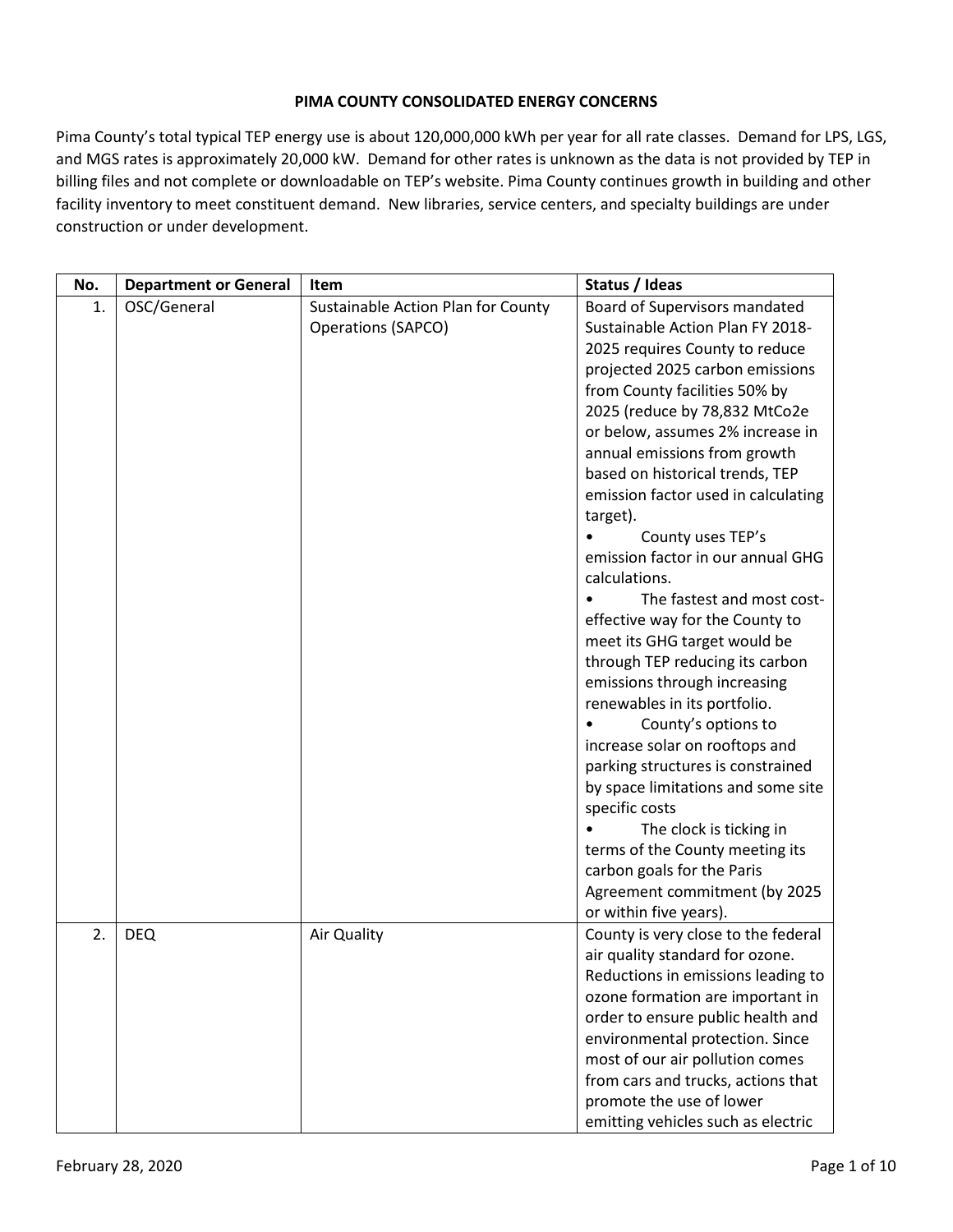|    |         |                                     | vehicles will benefit the health of  |
|----|---------|-------------------------------------|--------------------------------------|
|    |         |                                     | our community. This includes the     |
|    |         |                                     | installation of charging stations to |
|    |         |                                     | encourage EV purchase and use.       |
| 3. | General | Solar PV                            | a. Locations for Solar PV are        |
|    |         |                                     | limited in the downtown area.        |
|    |         | Adding Solar PV to existing and new | <b>Public Service Center</b>         |
|    |         | construction sites                  | (completed) and Public Works         |
|    |         |                                     | Garage (re-bid) are only two         |
|    |         |                                     | available areas with adjacent        |
|    |         |                                     | load to serve.                       |
|    |         |                                     | b. Currently evaluating 10+ sites    |
|    |         |                                     | for next bid process.                |
|    |         |                                     | c. TEP review process is contractor  |
|    |         |                                     | driven, have not received            |
|    |         |                                     | positive feedback to make            |
|    |         |                                     | owner centric for County             |
| 4. | General | Solar PV                            | a. County has been lobbying the      |
|    |         | <b>DMAFB Corridor</b>               | AZ State Land Department to          |
|    |         |                                     | incentivize a portion of the         |
|    |         |                                     | thousands of acres within the        |
|    |         |                                     | Davis-Monthan AFB (DMAFB)            |
|    |         |                                     | Approach/Departure Corridor          |
|    |         |                                     | (ADC) to attract utility scale       |
|    |         |                                     | solar energy production as solar     |
|    |         |                                     | farms are a compatible use           |
|    |         |                                     | within the ADC.                      |
|    |         |                                     | b. County owns over 350 acres        |
|    |         |                                     | within the DMAFB ADC, which          |
|    |         |                                     | were acquired to prevent urban       |
|    |         |                                     | encroachment on the base. As         |
|    |         |                                     | part of the current DM REPI          |
|    |         |                                     | program the County has               |
|    |         |                                     | partnered on, these County           |
|    |         |                                     | lands are being used as match        |
|    |         |                                     | for the REPI grant awarded to        |
|    |         |                                     | DM. While we are placing             |
|    |         |                                     | restrictive easements on these       |
|    |         |                                     | lands, some will allow potential     |
|    |         |                                     | solar facilities onsite.             |
| 5. | General | Load shifting use to off peak times | a. Thermal (ice) or battery storage  |
|    |         |                                     | type systems                         |
|    |         |                                     | b.Landlocked for space in            |
|    |         |                                     | applications where sufficient        |
|    |         |                                     | demand / load exists but need        |
|    |         |                                     | room for storage equipment.          |
|    |         |                                     | c. Juvenile Court Complex, Main      |
|    |         |                                     | Jail, Government Complex,            |
|    |         |                                     | Public Service Center.               |
|    |         |                                     | d. Battery storage for solar PV or   |
|    |         |                                     | general application (night time      |
|    |         |                                     |                                      |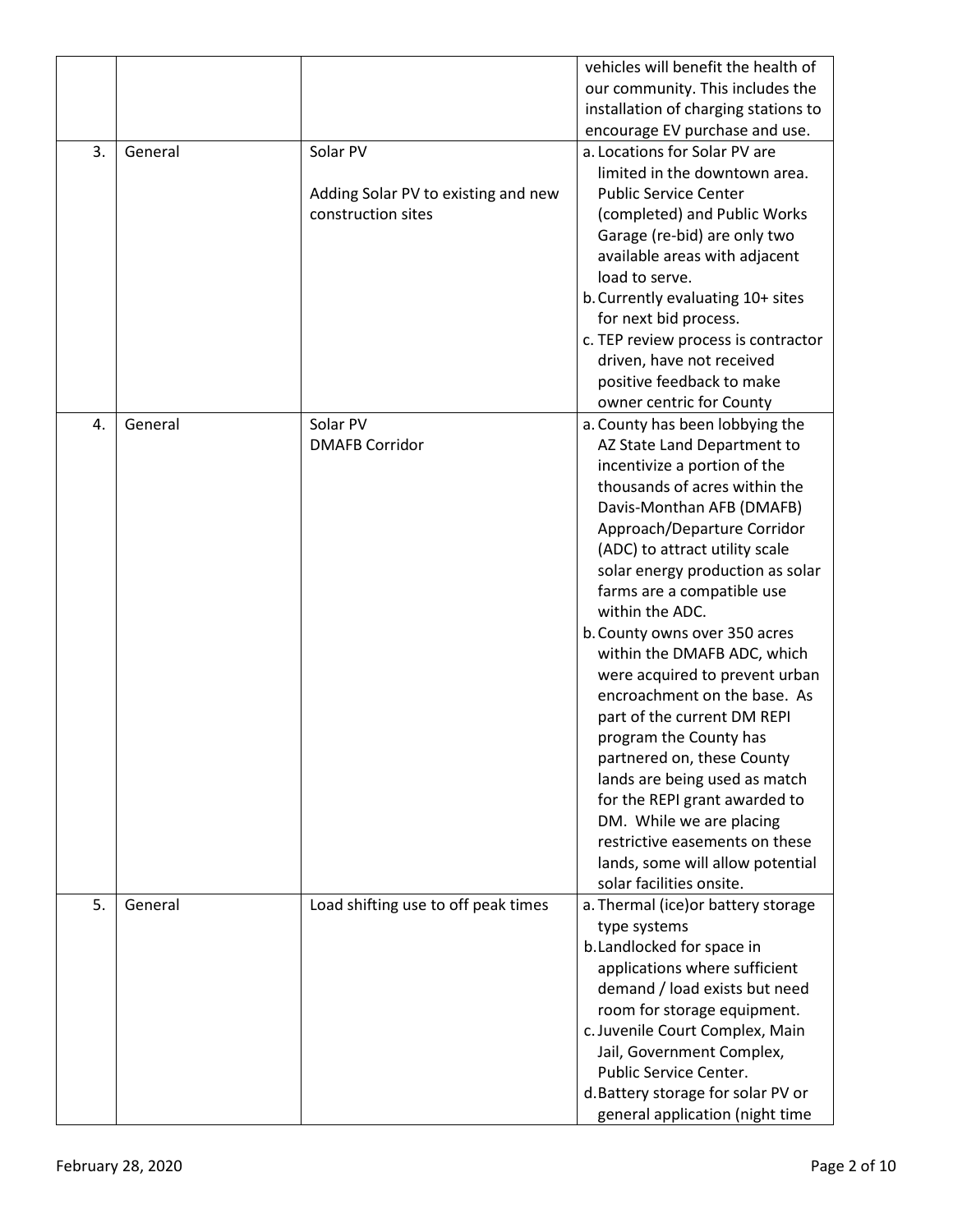|    |         |                      |                                                                          |                   | charging) for day use requires                                |
|----|---------|----------------------|--------------------------------------------------------------------------|-------------------|---------------------------------------------------------------|
|    |         |                      |                                                                          |                   | space and is cost challenging                                 |
| 6. | General | EV Infrastructure    |                                                                          |                   | a. County is planning on building                             |
|    |         |                      |                                                                          |                   | out EV charging infrastructure                                |
|    |         |                      | County and public use                                                    |                   | for County vehicles (Level 2 and                              |
|    |         |                      |                                                                          |                   | Level 3). Locations where there                               |
|    |         |                      | Currently have 51 compact EVs                                            |                   | are larger number of EVs                                      |
|    |         | deployed.            |                                                                          |                   | currently stored (Fleet,                                      |
|    |         |                      |                                                                          |                   | Government Complex, Public                                    |
|    |         |                      | Electrification of the County fleet will                                 |                   | Service Center, Public Works                                  |
|    |         |                      | begin with the replacement of                                            |                   | Building, Abrams) have been                                   |
|    |         |                      | approximately 105 gasoline powered                                       |                   | prioritized. There are some                                   |
|    |         | compact              |                                                                          |                   | smaller sites with one or two                                 |
|    |         |                      | vehicles. After the compact vehicles,                                    |                   | chargers (WW) where there is                                  |
|    |         |                      | the focus will be on 1/2-ton pick-up                                     |                   | capacity at the site and a secure                             |
|    |         |                      | trucks. Pima County currently has                                        |                   | location to install.                                          |
|    |         | 154 1/2-ton          |                                                                          |                   | b. Many sites are either limited in                           |
|    |         |                      | pick-up trucks in the fleet. The                                         |                   | electrical capacity for any EV                                |
|    |         |                      | replacement schedule for the trucks<br>is based on the tentative release |                   | charger installation or are<br>limited to Level 2 chargers    |
|    |         | date of the electric |                                                                          |                   | (120/230 Volt service). Level                                 |
|    |         |                      | truck model from the manufacture.                                        |                   | 3/Fast chargers are 480V                                      |
|    |         |                      |                                                                          |                   | minimum service.                                              |
|    |         |                      |                                                                          |                   | c. Need to consider public use of                             |
|    |         |                      | <b>Electric Vehicle Replacement</b>                                      |                   | EV chargers & where                                           |
|    |         |                      | <b>Schedule</b>                                                          |                   | appropriate, who owns, and                                    |
|    |         |                      |                                                                          |                   | how service & cost (separate                                  |
|    |         | <b>Fiscal</b>        |                                                                          | $\frac{1}{2}$ Ton | from County) are provided.                                    |
|    |         | Year                 | <b>Compact</b>                                                           | <b>Truck</b>      | d. TEP has 'admitted' us to their                             |
|    |         |                      |                                                                          |                   | Pilot EV Program but is lacking                               |
|    |         | 2020                 | 26                                                                       | $\mathbf 0$       | on details of rebates for                                     |
|    |         | 2021                 | 30                                                                       | 20                | chargers we purchase that need<br>to meet their communication |
|    |         | 2022                 | 30                                                                       | 30                | requirements.                                                 |
|    |         | 2023                 | 19                                                                       | 30                |                                                               |
|    |         | 2024                 | $\mathbf 0$                                                              | 40                |                                                               |
|    |         | 2025                 | 0                                                                        | 34                |                                                               |
|    |         |                      |                                                                          |                   |                                                               |
|    |         |                      |                                                                          |                   |                                                               |
|    |         |                      |                                                                          |                   |                                                               |
|    |         |                      |                                                                          |                   |                                                               |
|    |         |                      |                                                                          |                   |                                                               |
|    |         |                      |                                                                          |                   |                                                               |
|    |         |                      |                                                                          |                   |                                                               |
|    |         |                      |                                                                          |                   |                                                               |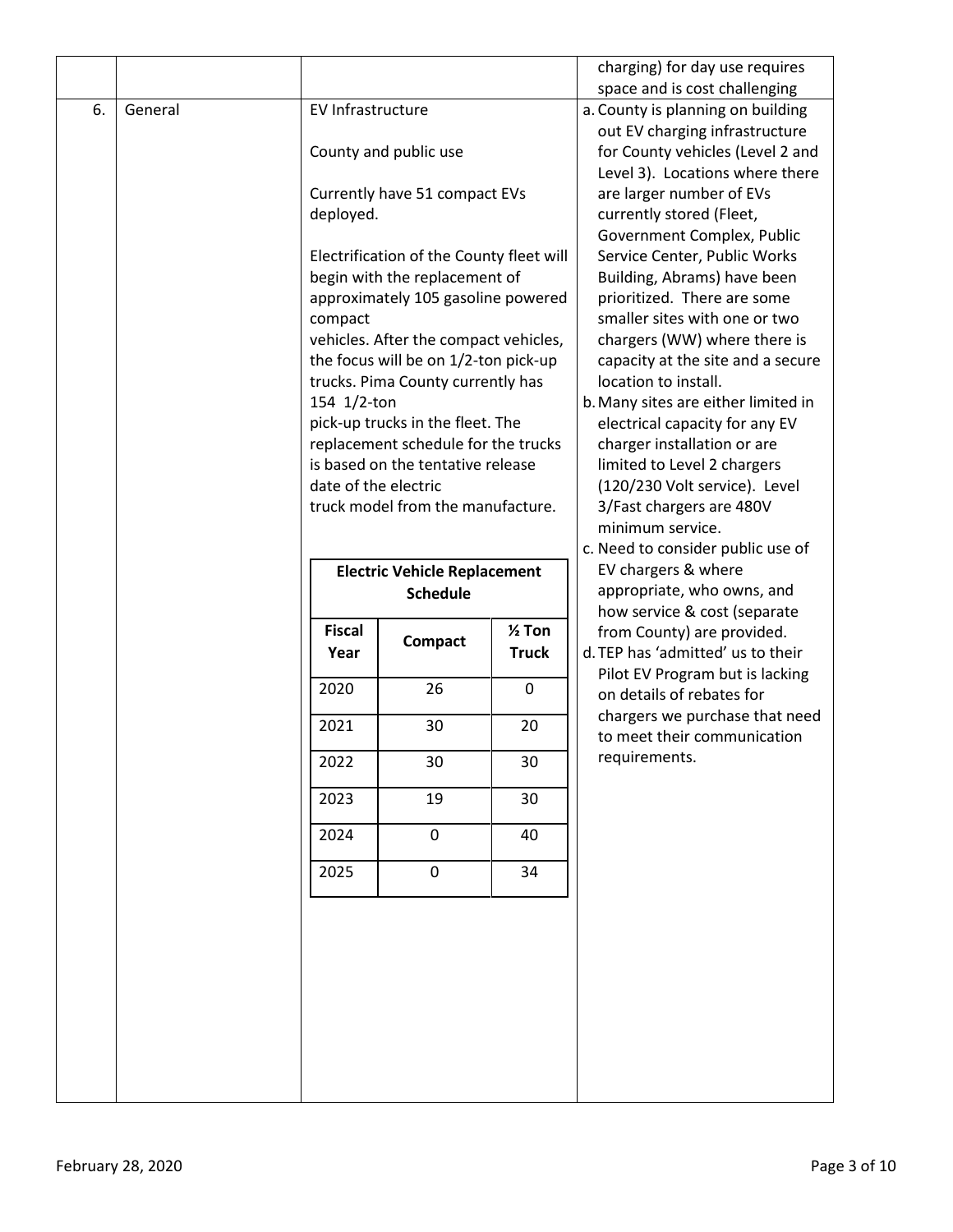|     |             | <b>Pima County Electric Vehicle Fleet</b> |                    |                                                                                                                                                  |         |                                                                                                                                                                                                                                                                                                                                                                                                                                                                                                                                                  |                |  |
|-----|-------------|-------------------------------------------|--------------------|--------------------------------------------------------------------------------------------------------------------------------------------------|---------|--------------------------------------------------------------------------------------------------------------------------------------------------------------------------------------------------------------------------------------------------------------------------------------------------------------------------------------------------------------------------------------------------------------------------------------------------------------------------------------------------------------------------------------------------|----------------|--|
|     |             | Year                                      | <b>Make</b>        | <b>Model</b>                                                                                                                                     |         | <b>Charging Connection</b>                                                                                                                                                                                                                                                                                                                                                                                                                                                                                                                       | Count          |  |
|     |             | 2017                                      | Nissan             | Leaf                                                                                                                                             | Level 2 |                                                                                                                                                                                                                                                                                                                                                                                                                                                                                                                                                  | $\overline{2}$ |  |
|     |             | 2018                                      | Chevy              | <b>Bolt</b>                                                                                                                                      | Level 2 |                                                                                                                                                                                                                                                                                                                                                                                                                                                                                                                                                  | 20             |  |
|     |             | 2019                                      | Chevy              | Bolt                                                                                                                                             | Level 2 |                                                                                                                                                                                                                                                                                                                                                                                                                                                                                                                                                  | 20             |  |
|     |             | 2020                                      | Chevy              | Bolt                                                                                                                                             | Level 3 |                                                                                                                                                                                                                                                                                                                                                                                                                                                                                                                                                  | 23             |  |
|     |             |                                           |                    |                                                                                                                                                  |         | <b>Total</b>                                                                                                                                                                                                                                                                                                                                                                                                                                                                                                                                     | 65             |  |
| 7.  | General     | <b>TEP Rate Case</b>                      |                    |                                                                                                                                                  |         | a. TEP's rate case is currently<br>before the Commission,<br>increases are for all rate classes<br>from 4% at the WW treatment<br>plants to 8.7% residential. Final<br>numbers may change a little bit.<br>b. The Commission ordered TEP to<br>create a buy-through program<br>with customer aggregation, but<br>TEP originally excluded County<br>from the program, revised<br>proposal is not clear how much<br>of County consumption qualifies<br>or if we could participate based<br>on program size and possible<br>lottery to participate. |                |  |
| 8.  | <b>RWRD</b> | case.                                     |                    | Rates - Note: TEP current rate case<br>is in review by ACC. TEP will not<br>predict any specific future rate<br>change impacts outside of a rate |         | Provide a detailed list of how each<br>rate/tariff will be impacted by<br>current and future rate changes<br>(specifically for our large RWRD<br>accounts). This is important<br>information as we try to budget<br>energy/electricity each fiscal year.                                                                                                                                                                                                                                                                                         |                |  |
| 9.  | <b>RWRD</b> | Rates                                     |                    |                                                                                                                                                  |         | Assistance at helping determine<br>the likely best tariff for each of<br>our current meters and/or<br>recommendation on how to<br>improve electrical costs for our<br>utility.                                                                                                                                                                                                                                                                                                                                                                   |                |  |
| 10. | <b>NRPR</b> |                                           | Sports Park at Ina |                                                                                                                                                  |         | 300+kw demand, moving from<br>small general service rate to Large<br>General Service rate based on<br>demand from ball park lighting.<br>Went from \$32 monthly fee and<br>\$0 demand charge to \$40<br>monthly fee on MGS and averages<br>\$1700/mo in demand charges.                                                                                                                                                                                                                                                                          |                |  |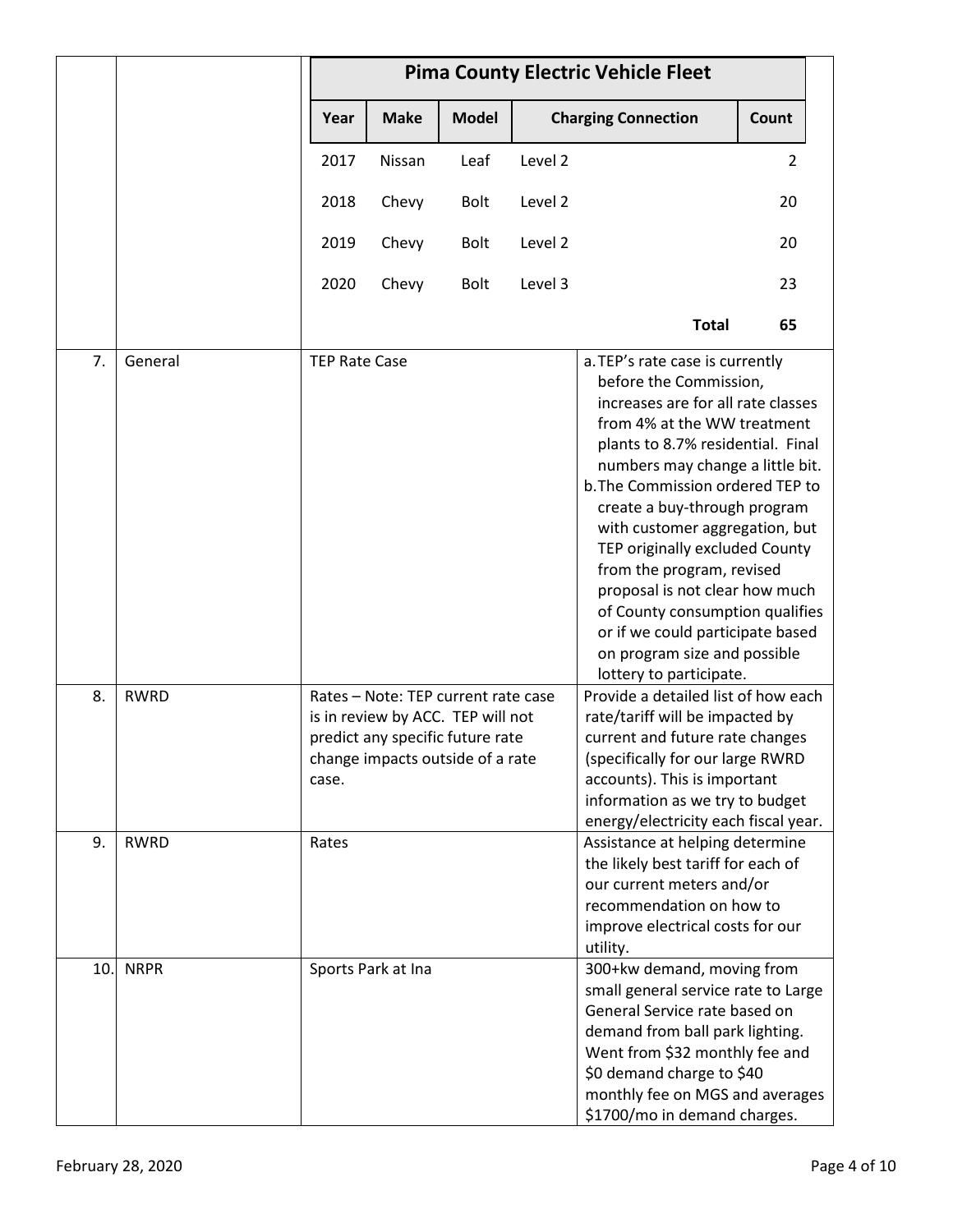|     |                                |                                                                                                                                                                                                                                                                                                                                                                                                                                       | TEP has indicated based on<br>demand this site will move to the<br>LGS rate at \$950 monthly fee and<br>approximately \$6,000 in demand<br>charges. Initial estimate of \$2.1<br>million to replace all site lighting<br>with LEDs<br>General concern for facilities with                                                                                                                                                                                                                      |
|-----|--------------------------------|---------------------------------------------------------------------------------------------------------------------------------------------------------------------------------------------------------------------------------------------------------------------------------------------------------------------------------------------------------------------------------------------------------------------------------------|------------------------------------------------------------------------------------------------------------------------------------------------------------------------------------------------------------------------------------------------------------------------------------------------------------------------------------------------------------------------------------------------------------------------------------------------------------------------------------------------|
| 11. | NRPR / Kino Sports<br>District | Lighting driven loads                                                                                                                                                                                                                                                                                                                                                                                                                 | a large lighting design &<br>appropriate rate structure. Unlike<br>street lighting ball field or event<br>lighting is not dusk-to-dawn on a<br>daily basis and can fall into SGS,<br>MGS, or LGS rate classes based on<br>usage & demand.                                                                                                                                                                                                                                                      |
| 12. | <b>DOT</b>                     | <b>Street Lighting Conversion</b>                                                                                                                                                                                                                                                                                                                                                                                                     | DOT recently created a 3-year<br>plan to convert the remaining<br>1250 street lights from HPS or MH<br>to LED.                                                                                                                                                                                                                                                                                                                                                                                 |
| 13. | <b>RWRD</b>                    | Tres Rios methane processing                                                                                                                                                                                                                                                                                                                                                                                                          | RWRD is currently negotiating a<br>short-term contract to sell<br>methane to SW gas. REC value for<br>selling gas is currently greater<br>value than using internally. For<br>the longer term, RWRD and FM<br>will evaluate the significance of<br>this resource and its ability to<br>meet internal RWRD/County<br>energy needs.                                                                                                                                                              |
| 14. | <b>RWRD</b>                    | Tres Rios consumption and demand,<br>on peak/off peak                                                                                                                                                                                                                                                                                                                                                                                 | Annual cost is currently about<br>\$2,770,000 per year with about<br>34,000,000 kWh consumed.<br>Typical max demand is during off<br>peak hours. On peak demand<br>average is roughly 4,800 kW (4.8)<br>MW), off peak demand average is<br>roughly 5,080 kW (5.1 MW).                                                                                                                                                                                                                          |
| 15. | <b>RWRD</b>                    | Tres Rios power quality/supply<br>In the event of a power loss on one<br>feeder TEP switches power from one<br>feeder to another. The switching is<br>not instantaneous and can leave<br>Tres Rios without power for up to 2<br>hours or more.<br>What can TEP do to improve upon<br>the switching from one sub-station<br>to the other (I believe one is<br>DeMoss-Petrie and the other is Twin<br>Peaks) with regard to feeding the | Have had multiple power spikes<br>that have taken out equipment at<br>the site. Averaging about one full<br>outage per year now. The<br>problem in the past three years<br>have been disturbance on the<br>industrial feeder circuit (46kV)<br>that have disrupted the plant's<br>rotating equipment. These<br>disturbances may be due to bird<br>strikes, substation switches,<br>etc. Three such disturbances due<br>to voltage sag have occurred since<br>the first of the year. Restarting |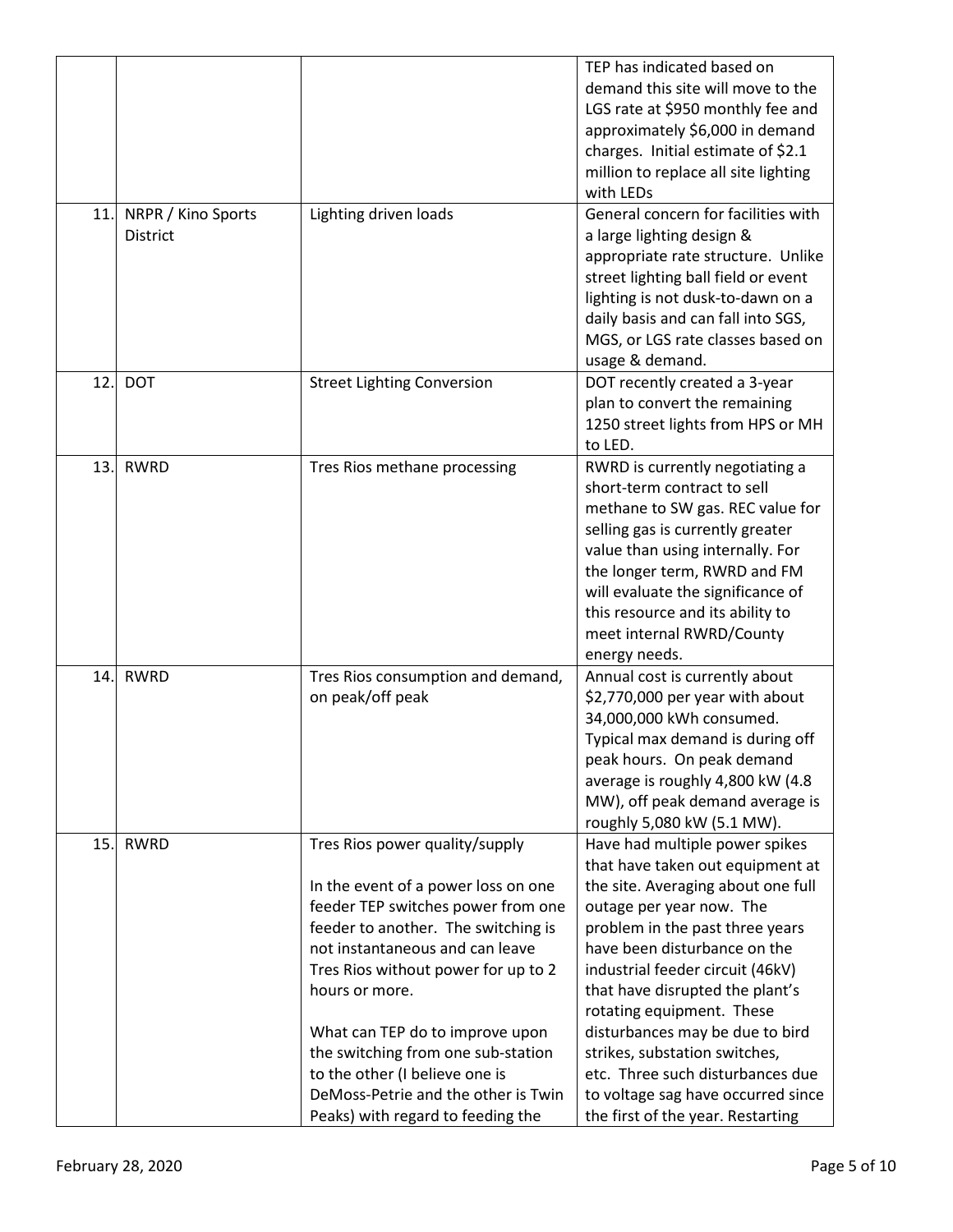| 16. | <b>RWRD</b>                  | electrical leg coming into the Tres<br>Rios WRF? Ideally, we would like<br>such a switch to occur seamlessly<br>and automatically when power is<br>lost from whichever one is feeding<br>our leg. However, even improved<br>switching BMPs and SCADA<br>monitoring could reduce the<br>switching delays which can<br>sometimes exceed two hours or<br>more.<br>Agua Nueva consumption and | Tres Rios after a power outage is a<br>hectic, all-hands on deck type of<br>event; especially, if it isn't just a<br>brief power bump. We purposely<br>didn't include emergency backup<br>generators in the Tres Rios WRF<br>ROMP because we were under<br>the impression that the TEP 46kv<br>loop that feeds the electrical leg<br>to Tres Rios did not need such<br>generators because the 46 kv loop<br>could be fed from either direction<br>(DeMoss-Petrie/ North Loop-Twin<br>Peaks). However, the two source<br>substations do not act like backup<br>generators by replacing power<br>almost immediately, but rather<br>over some potential longer time<br>period (up to two hours) after TEP<br>recognizes the outage and the<br>usually performs a field check.<br>The longer the power outage, the<br>more sewage gets diverted to<br>emergency overflow basins<br>(EOBs) which then requires<br>additional work to empty the<br>EOBs and additional odor control<br>activities.<br>Annual cost is currently about |
|-----|------------------------------|-------------------------------------------------------------------------------------------------------------------------------------------------------------------------------------------------------------------------------------------------------------------------------------------------------------------------------------------------------------------------------------------|--------------------------------------------------------------------------------------------------------------------------------------------------------------------------------------------------------------------------------------------------------------------------------------------------------------------------------------------------------------------------------------------------------------------------------------------------------------------------------------------------------------------------------------------------------------------------------------------------------------------------------------------------------------------------------------------------------------------------------------------------------------------------------------------------------------------------------------------------------------------------------------------------------------------------------------------------------------------------------------------------------------------------------|
|     |                              | demand, on peak/off peak                                                                                                                                                                                                                                                                                                                                                                  | \$1,550,000 per year with about<br>18,000,000 kWh consumed.<br>Typical max demand is during off<br>peak hours. On peak minimum<br>demand per contract is 3,000 kW<br>(3.0 MW), off peak demand<br>average is roughly 2,800 kW (2.8<br>MW) with an occasional max of<br>3.1 MW.                                                                                                                                                                                                                                                                                                                                                                                                                                                                                                                                                                                                                                                                                                                                                 |
| 17. | <b>RWRD</b>                  | Agua Nueva power quality                                                                                                                                                                                                                                                                                                                                                                  | Have had multiple power spikes<br>that have taken out equipment at<br>the site                                                                                                                                                                                                                                                                                                                                                                                                                                                                                                                                                                                                                                                                                                                                                                                                                                                                                                                                                 |
| 18. | <b>KSD</b>                   | Kino Sports District                                                                                                                                                                                                                                                                                                                                                                      | Historically has had bad power at<br>the facilities. May have been coal<br>related but will keep an eye on<br>with the conversion to RICE units.                                                                                                                                                                                                                                                                                                                                                                                                                                                                                                                                                                                                                                                                                                                                                                                                                                                                               |
| 19. | FM / Kino Sports<br>District | AJO WAY CORRIDOR                                                                                                                                                                                                                                                                                                                                                                          | Have had multiple power spikes<br>that have taken out equipment at<br>various sites along ajo way                                                                                                                                                                                                                                                                                                                                                                                                                                                                                                                                                                                                                                                                                                                                                                                                                                                                                                                              |
| 20. | <b>FM</b>                    | Main Jail consumption and demand,<br>on peak/off peak                                                                                                                                                                                                                                                                                                                                     | Annual cost is currently about<br>\$947,000 per year with about<br>8,640,000 kWh consumed.                                                                                                                                                                                                                                                                                                                                                                                                                                                                                                                                                                                                                                                                                                                                                                                                                                                                                                                                     |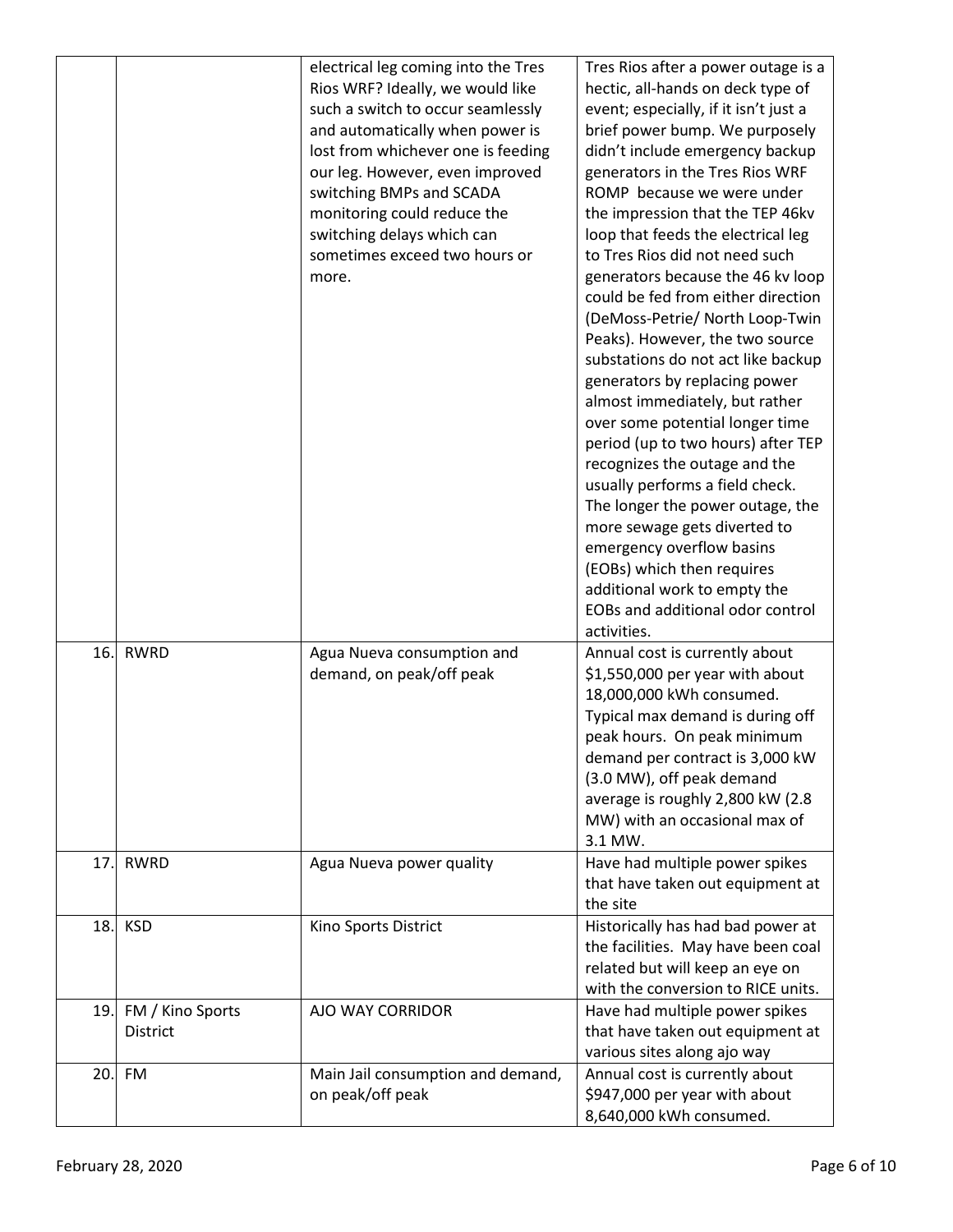| 21. | <b>FM</b> | Main Jail power quality      | Typical max demand is during off<br>peak hours. On peak minimum<br>demand is about 630 kW (0.6<br>MW), 450 kW (0.45 MW), and 275<br>kW (0.275 MW) for a total of<br>1,355 kW (1.35 MW) for the 3<br>main meters. Off peak demand<br>average for the one meter TEP<br>provides data for is roughly 463<br>kW (0.463 MW) with an<br>occasional max of 0.633 MW.<br>Have had multiple power spikes                                                                                                                                                                                                                                                                                                                     |
|-----|-----------|------------------------------|---------------------------------------------------------------------------------------------------------------------------------------------------------------------------------------------------------------------------------------------------------------------------------------------------------------------------------------------------------------------------------------------------------------------------------------------------------------------------------------------------------------------------------------------------------------------------------------------------------------------------------------------------------------------------------------------------------------------|
|     |           |                              | that have taken out equipment at<br>the site                                                                                                                                                                                                                                                                                                                                                                                                                                                                                                                                                                                                                                                                        |
| 22. | <b>FM</b> | <b>Public Service Center</b> | Annual cost is currently about<br>\$470,000 per year with about<br>3,100,000 kWh consumed.<br>Typical max demand is during off<br>peak hours. On peak demand<br>average is roughly 694 kW (0.69<br>MW) with a max of 0.95 MW, off<br>peak demand average is roughly<br>700 kW (0.7 MW) but data is not<br>consistently provided by TEP.                                                                                                                                                                                                                                                                                                                                                                             |
| 23. | <b>FM</b> | Downtown Energy District     | Long term plan to connect chilled<br>water loop from Government<br>Complex to PSC. Have already<br>connected 33 N Stone and LSB to<br>main Central Plant.                                                                                                                                                                                                                                                                                                                                                                                                                                                                                                                                                           |
| 24. | FM        | Downtown Government Complex  | a. Power quality and supply issues,<br>had recent low-amp supply<br>where fan coil units were not<br>able to provide heating in some<br>areas of the complex.<br>b. One point of service (Central<br>Plant) for the Central Plant,<br>Admin West (including NOC),<br>Admin East, Superior Courts, El<br>Presidio Garage, and the<br>Historic Courthouse. Power loss<br>and power quality affect all<br>buildings.<br>c. NOC is powered through the<br>Central Plant. Loss of power for<br>an extended period of time will<br>disable NOC operations.<br>d. Annual cost is currently about<br>\$1,200,000 per year with about<br>10,100,000 kWh consumed.<br>Typical max demand is during<br>off peak hours. On peak |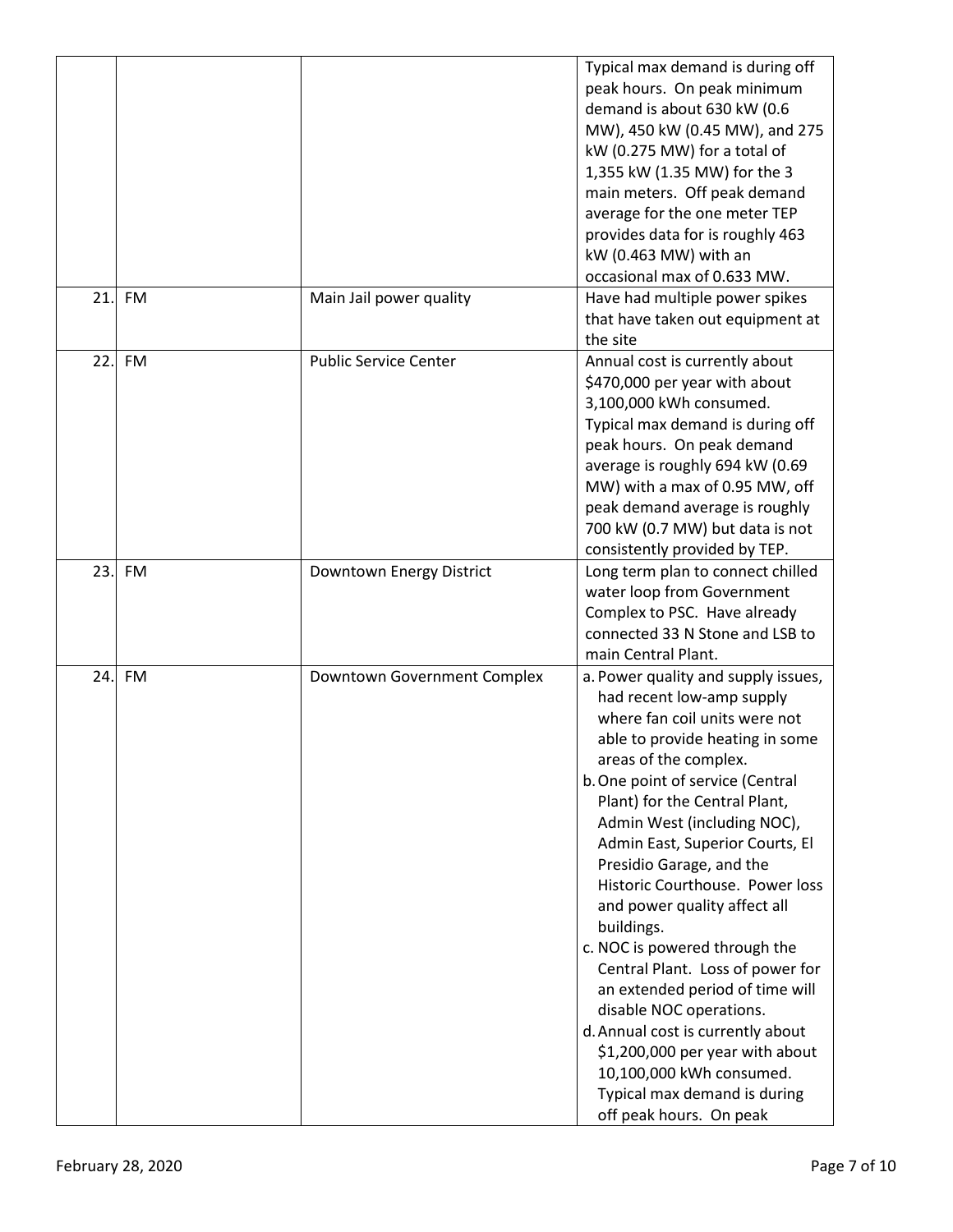|     |            |                                                                                           | demand average is roughly<br>2,200 kW (2.2 MW) with a max<br>of 2.4 MW, off peak demand<br>average is unknown as it is not<br>reported by TEP.                                                                                                                                                                                                                                                                                                                                                                                                                                                                                                                          |
|-----|------------|-------------------------------------------------------------------------------------------|-------------------------------------------------------------------------------------------------------------------------------------------------------------------------------------------------------------------------------------------------------------------------------------------------------------------------------------------------------------------------------------------------------------------------------------------------------------------------------------------------------------------------------------------------------------------------------------------------------------------------------------------------------------------------|
| 25. | SD         | Sheriff/Property & Evidence                                                               | When power is out for extended<br>period of time rental refrigerated<br>trucks are needed to preserve<br>evidence. Note - site has<br>generator hookup but no<br>generator. Reliability is key for<br>preserving refrigerated evidence<br>County is required to keep for<br>active and historical cases.                                                                                                                                                                                                                                                                                                                                                                |
| 26. | General    | Sites with 13.8kv delivery from TEP<br>typically have largest loads                       | Tres Rios, Agua Nueva, Public<br>Service Center, Government                                                                                                                                                                                                                                                                                                                                                                                                                                                                                                                                                                                                             |
| 27. | <b>DSD</b> | TEP energy efficiency program<br>(Demand Side Management) &<br>wildcat construction       | Complex<br>a. TEP's energy efficiency<br>program's short rebate process<br>incentivizes wildcat construction<br>(work without a permit from<br>DSD of any authority having<br>jurisdiction) and/or code<br>violations<br>b. Preference for TEP to require<br>permit id & to check w/DSD<br>prior to issuing rebate for any<br>project.<br>c. TEP's next DSM implementation<br>plan is due June 2020 & will<br>include requested program for<br>non-profits owning historical<br>buildings & is based on TEP<br>having an over-collection of<br>funds-address historic building<br>requirements, permitting, and<br>coordination of funding with<br>DSM adjustor changes |
| 28. | <b>DSD</b> | Proposed battery storage program,<br>amendment to 2019 REST IP,<br>recommend intervention | a. Installation of a battery storage<br>system already requires a<br>permit and inspection by all of<br>the local Authorities Having<br>Jurisdiction (AHJs) in TEP's<br>service area. Any TEP review of<br>customer applications for a<br>battery storage system of any<br>type should involve ensuring<br>that the proper permitting and<br>inspection process of the<br>applicable AHJ has been<br>followed.                                                                                                                                                                                                                                                          |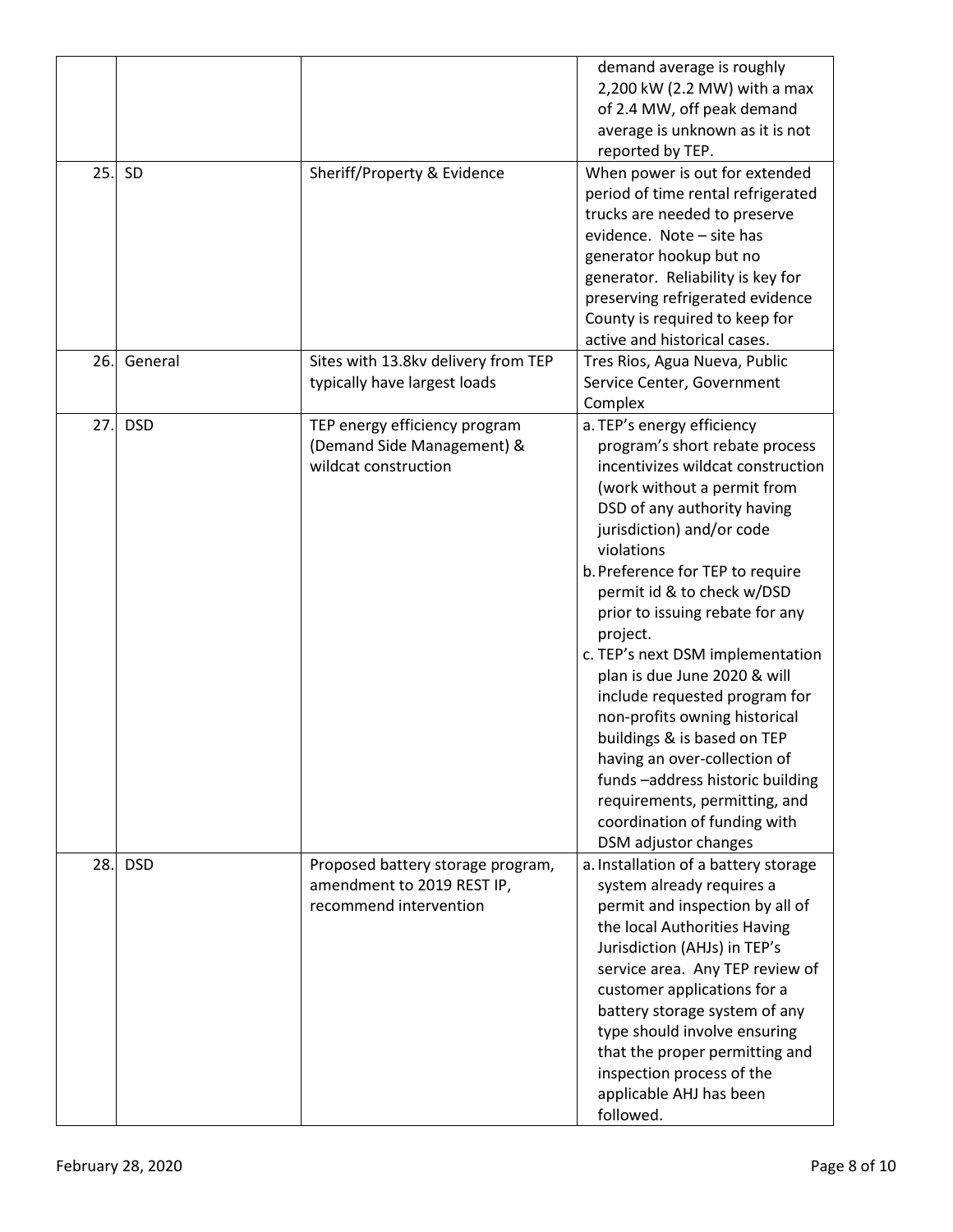|     |            |                  | b. We would support a standard<br>set of interconnection<br>requirements addressing safety<br>aspects of battery storage in<br>general and to protect utility<br>and other workers from hazards<br>associated with a loss of power<br>supply from the grid.<br>c. Installation by a licensed<br>electrical contractor is not<br>required. Part of the plan and<br>permitting process for<br>residential work requires<br>identification of the contractor<br>performing the installation and<br>may be the homeowner, a<br>licensed contractor, or someone<br>else (including electricians<br>performing side jobs). |
|-----|------------|------------------|----------------------------------------------------------------------------------------------------------------------------------------------------------------------------------------------------------------------------------------------------------------------------------------------------------------------------------------------------------------------------------------------------------------------------------------------------------------------------------------------------------------------------------------------------------------------------------------------------------------------|
| 29. | <b>DOT</b> | Roadway Projects | Need greater timeliness regarding<br>utility relocations associated with<br>DOT roadway projects                                                                                                                                                                                                                                                                                                                                                                                                                                                                                                                     |